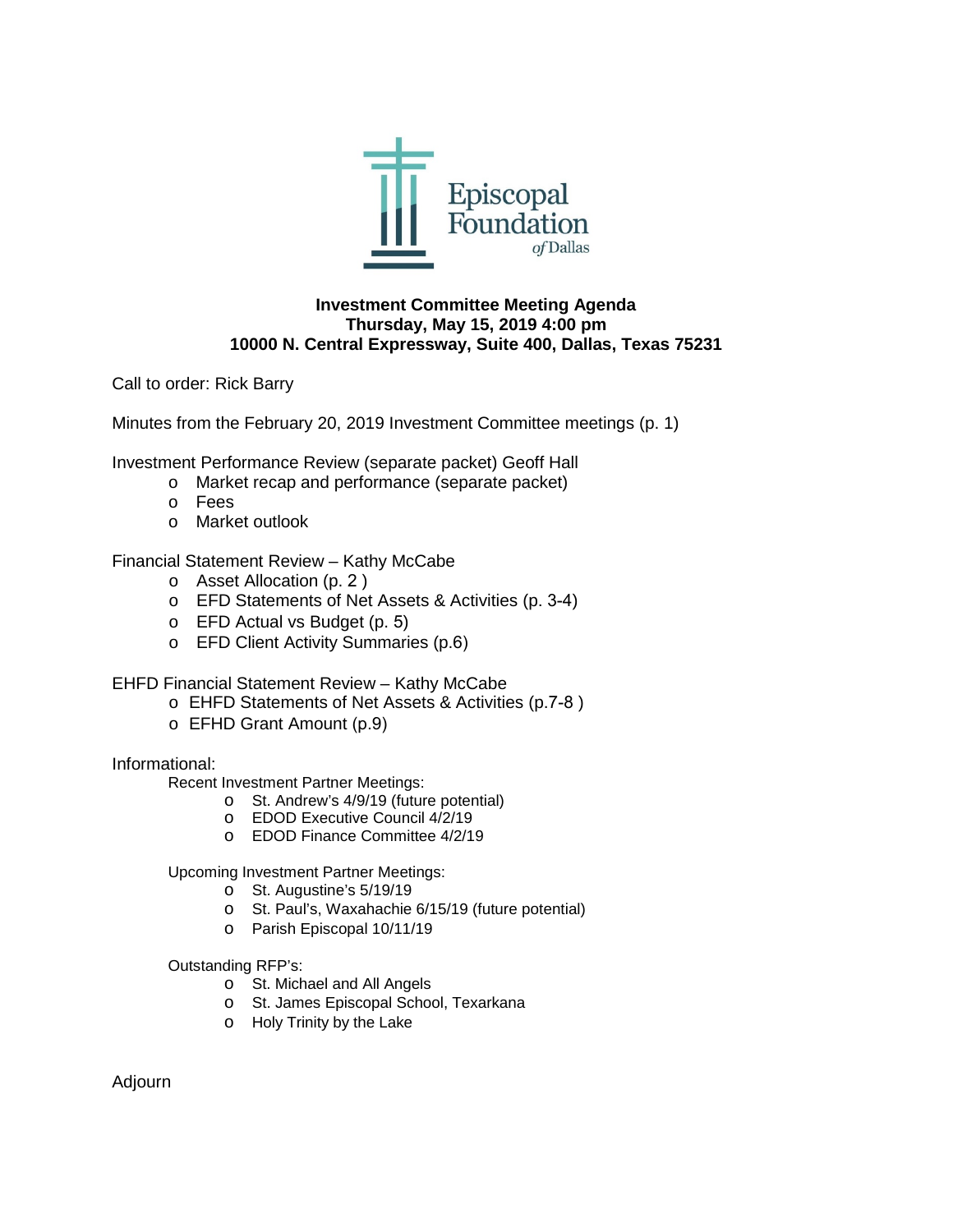# **Episcopal Foundation of Dallas (EFD) Investment and Finance Committee Meeting Minutes February 20, 2019, 4:00 pm 10000 N. Central Expressway, Suite 400 Dallas, TX 75231**

### **Committee Members**

**Present**: Rick Barry, Will Beecherl, Eugenia King, Pat Carrigan, Dan Wilson, Scott Hancock and Ken Hanks

**Absent:** Philip de Bruyn, Andy Welch

**Others Attending:** Pam Jamieson, Executive Director, Kathy McCabe, Controller, Carol Misus and via telephone - Geoff Hall, Senior Investment Consultant, Vanguard

Rick Barry opened the Investment and Finance Committee meeting at 4:01 pm with a prayer.

# **Regular Business:**

Rick welcomed Carol Misus to the meeting and she began by introducing Geoff Hall, our new Senior Investment Consultant who joined the meeting via telephone. Geoff is based in Phoenix, AZ and will be handling our account now that Vanguard has gone to a regional support structure. Carol then reviewed the performance from  $4<sup>th</sup>$  quarter and the asset allocation. She gave an updated portfolio balance as of February 19, 2019 which had rebounded to about \$37.5 million. The remaining Vanguard packet materials were reviewed noting that the outlook for the next 10 years will be significantly lower than previous years. The committee should continue to monitor asset allocation, rebalance as necessary and watch costs.

Minutes from the November 15, 2018 Investment Committee meeting were not reviewed as they were already approved prior to the December Board meeting.

Controller, Kathy McCabe reviewed the current Financial Statement Packet noting the 4th quarter portfolio valuation of \$34,936,538 as of December 31, 2018. On the Client Activity Report, she noted the larger than usual end of the year withdrawals in 2018.The financial packet was accepted as presented.

A discussion around investment partner withdrawals centered on the idea that endowments are meant to be long-term. It was suggested that EFD send out a communication to our investment partners with an article about the definition of what long-term investing really means.

Kathy reviewed the grant calculation for 2019 and presented data on overall foundation spending rates. It was agreed that the grant calculation should decrease incrementally in the next three years and that the committee would review the grant calculation each year for the following year. The EFD Investment Committee recommended that the 2019 grant calculation use a factor of 4.5% instead of 5.0% in calculating the amount available to grant. The motion was duly made, seconded and unanimously approved.

The EHFD grant calculation will be reviewed at the next Investment Committee meeting.

The Episcopal Health Foundation of Dallas (EHFD) Financial Statement review was led by Kathy McCabe noting that excise tax expense increased from \$3,800 in 2017 to \$6,100 in 2018 as a result of larger than normal capital gains distributed in December. EHFD current assets were \$5,835,130 as of December 31, 2018. The EHFD financial statements were accepted as presented.

*With no further business, the meeting adjourned at 5:25pm.*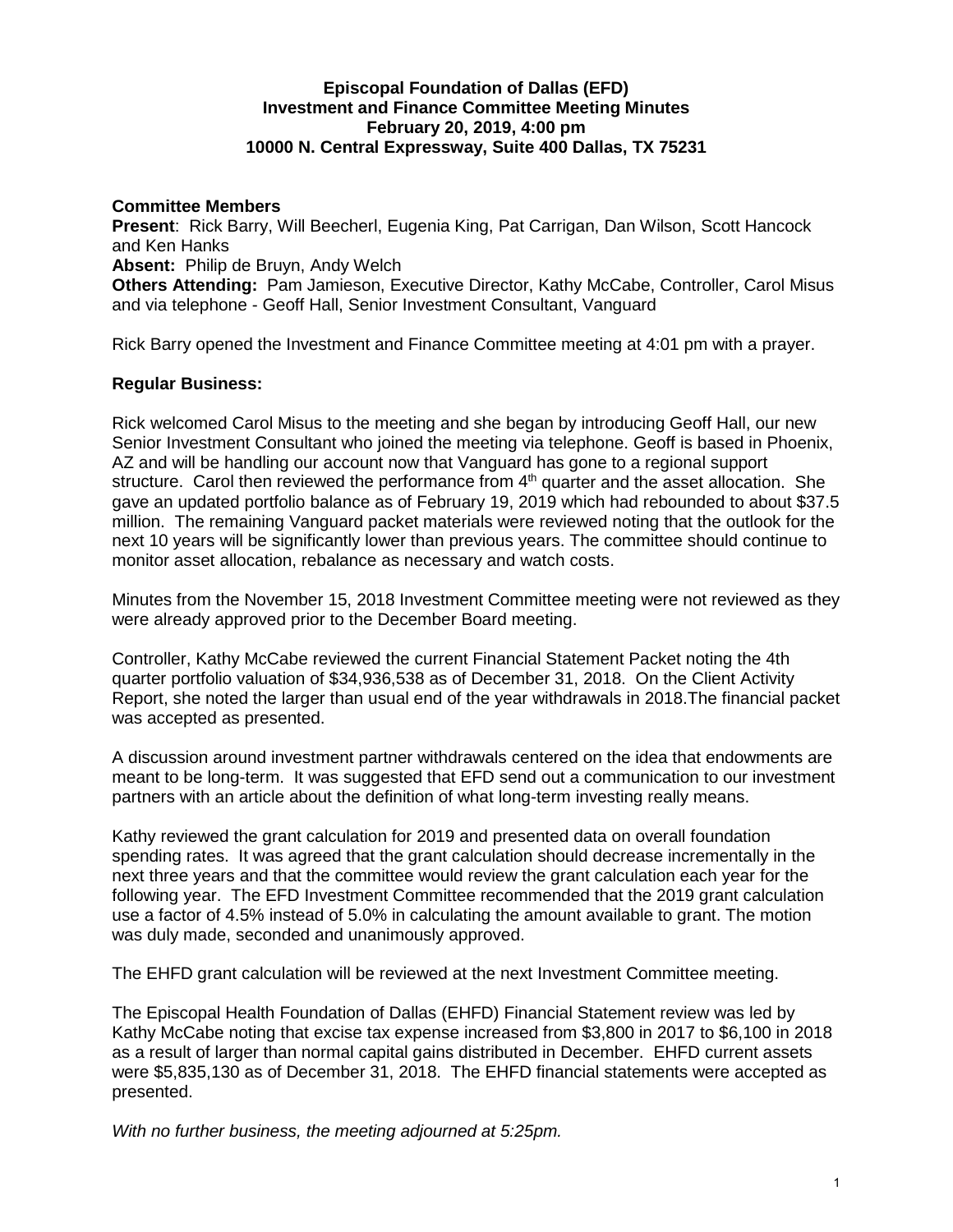# **Episcopal Foundation of Dallas 05.07.2019**

|                             | Investment<br>Policy |      | 05.07.2019 Asset Allocation |
|-----------------------------|----------------------|------|-----------------------------|
| <b>Asset Category</b>       | Target               | %    | Total                       |
| <b>US Equity</b>            | 42%                  | 42%  | 15,890,708                  |
| <b>International Equity</b> | 28%                  | 28%  | 10,448,563                  |
| <b>Fixed Income</b>         | 24%                  | 24%  | 8,841,008                   |
| <b>Real Estate</b>          | 6%                   | 6%   | 2,226,448                   |
| <b>TOTALS</b>               | 100%                 | 100% | \$37,406,727                |

Note: The Foundations Investment Policy allows for a +/-5 percentage point variance from desired target weighting.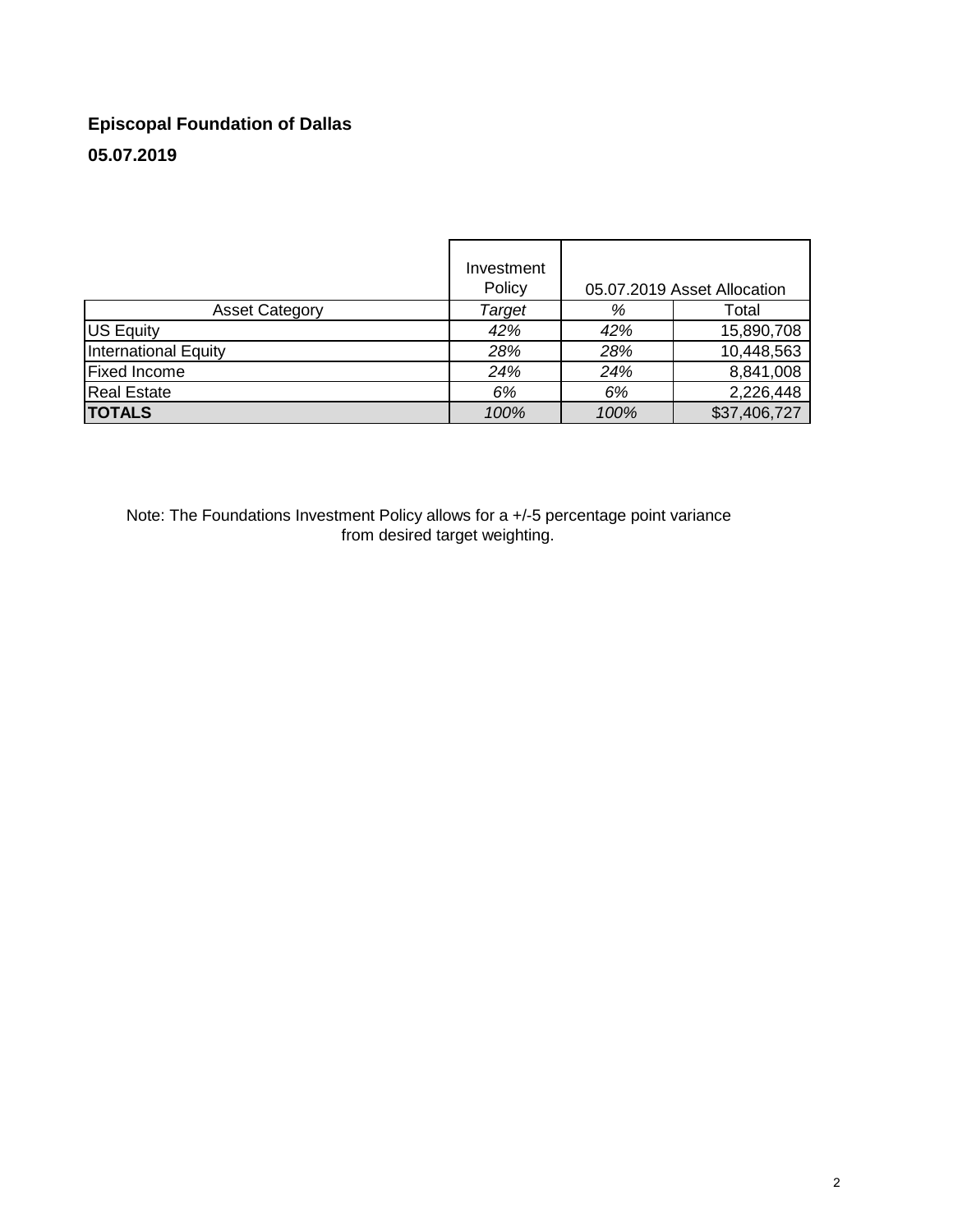#### **EPISCOPAL FOUNDATION OF DALLAS STATEMENT OF NET ASSETS**

|                                         | As of |         | As of      | As of            |          |            |  |
|-----------------------------------------|-------|---------|------------|------------------|----------|------------|--|
|                                         |       | 3/31/19 |            | 3/31/18          | 12/31/18 |            |  |
| <b>Assets</b>                           |       |         |            |                  |          |            |  |
| <b>Cash - Foundation operating</b>      |       | \$      | 151,155    | \$<br>145,770    | \$       | 139,093    |  |
| <b>Cash - Vanguard Money Market</b>     | (1)   | \$      | 187,036    | \$               | \$       |            |  |
| Administrative fees receivable          |       |         | 43,336     | 46,124           |          | 40,247     |  |
| <b>Accounts Receivable (EHFD)</b>       |       |         |            |                  |          | 11,276     |  |
| <b>Contribution receivable</b>          |       |         |            |                  |          | 1,500      |  |
| <b>Investments - Foundation</b>         | (2)   |         | 5,651,913  | 5,795,535        |          | 5,316,480  |  |
| <b>Investments - Agency</b>             | (2)   |         | 31,517,067 | 33,545,220       |          | 29,270,459 |  |
| Furniture and equipment, net            |       |         | 1,225      | 2,041            |          | 1,429      |  |
| Oil and gas property                    | (3)   |         | 3,500      | 3,500            |          | 3,500      |  |
| Deposits and prepaid expenses           |       |         | 3,313      | 4,885            |          | 3,475      |  |
| <b>Total assets</b>                     |       | \$      | 37,558,545 | \$<br>39,543,075 | \$       | 34,787,459 |  |
| <b>Liabilities and Net Assets</b>       |       |         |            |                  |          |            |  |
| <b>Liabilities</b>                      |       |         |            |                  |          |            |  |
| <b>Payroll liabilities</b>              |       | \$      | 2,627      | \$<br>2,336      | \$       | 6,703      |  |
| <b>Accounts payable</b>                 |       |         | 1,071      | 15,000           |          | 35         |  |
| <b>Grants payable</b>                   | (4)   |         | 60,000     | 30,000           |          | 30,000     |  |
| <b>Due to Agency Funds</b>              |       |         | 31,517,067 | 33,545,220       |          | 29,270,459 |  |
| <b>Total liabilities</b>                |       |         | 31,580,765 | 33,592,556       |          | 29,307,197 |  |
| <b>Net Assets</b>                       |       |         |            |                  |          |            |  |
| <b>Without donor restrictions</b>       |       |         | 5,976,030  | 5,948,769        |          | 5,478,512  |  |
| <b>With donor restrictions</b>          |       |         | 1,750      | 1,750            |          | 1,750      |  |
| <b>Total net assets</b>                 |       |         | 5,977,780  | 5,950,519        |          | 5,480,262  |  |
| <b>Total liabilities and net assets</b> |       | \$      | 37,558,545 | \$<br>39,543,075 | \$       | 34,787,459 |  |

**Notes to Statement of Net Assets:**

- **(1) The Vanguard money market account was established on 3/31/2019. Funds in the account represent the dollars needed to fund the 2019 grant program, which together with funds in the checking account approximate 1 year of operations.**
- **(2) See Client Activity Summary for a roll-forward of investments.**
- **(3) The Foundation accepted a contribution of property in 1989. Under the terms of the property assignment, the Foundation shares any receipts from the property 50%:50% with other charities. The property is conservatively valued at \$3,500. Half the value is reflected as "with donor restrictions" due to the terms of the property assignment.**
- **(4) Grants payable at 3/31/2019 represents two \$30k grants to Community Garden Kitchen approved in 2016 and 2018, respectively. The more recent grant is not reflected as of 12/31/2018 in accordance with GAAP, but recorded as of 3/31/2019 for internal management purposes.**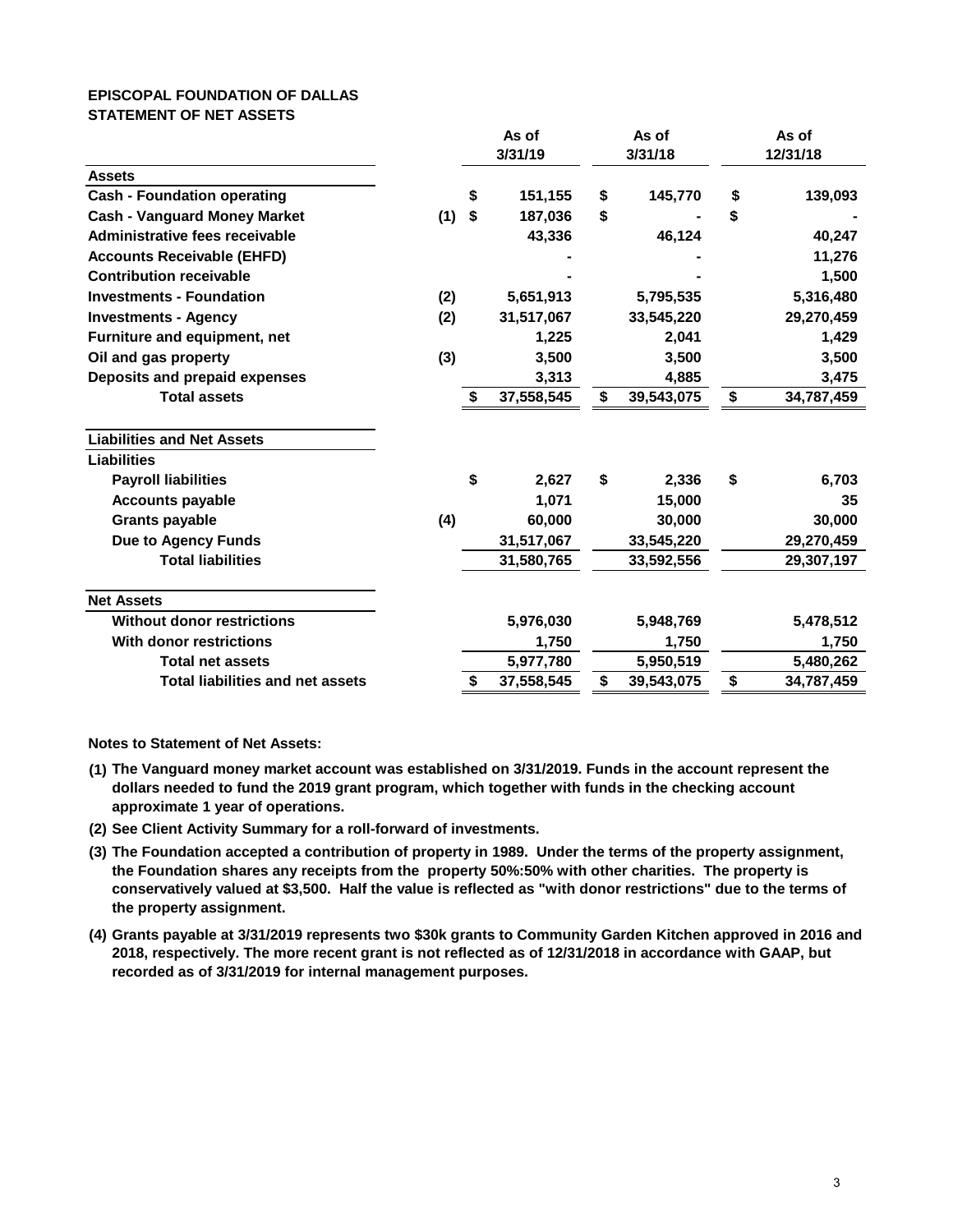#### **EPISCOPAL FOUNDATION OF DALLAS STATEMENT OF ACTIVITIES**

|                                              |     | <b>Quarter-Ended</b><br>3/31/19 |           |         | <b>Quarter-Ended</b><br>3/31/18 | Year-Ended<br>12/31/18 |            |
|----------------------------------------------|-----|---------------------------------|-----------|---------|---------------------------------|------------------------|------------|
| <b>Operating Revenues and Expenses</b>       |     |                                 |           |         |                                 |                        |            |
| Administrative fee income-gross              |     | \$                              | 50,646    | \$      | 54,166                          | \$                     | 208,204    |
| <b>Miscellaneous Income</b>                  |     |                                 | 36        |         |                                 |                        | 11,017     |
| Total operating revenue and support          |     |                                 | 50,682    |         | 54,166                          |                        | 219,221    |
| <b>Payroll and payroll taxes</b>             |     |                                 | 31,044    |         | 31,070                          |                        | 147,198    |
| <b>Professional fees</b>                     |     |                                 | 162       |         | 7,779                           |                        | 28,424     |
| <b>Sponsorships</b>                          | (1) |                                 | 6,500     |         |                                 |                        | 2,000      |
| <b>Office Operation</b>                      | (2) |                                 | 6,353     |         | 9,772                           |                        | 28,793     |
| <b>Total operating expenses</b>              |     |                                 | 44,059    |         | 48,621                          |                        | 206,415    |
| Increase in net assets from operations       |     |                                 | 6,623     |         | 5,545                           |                        | 12,806     |
| <b>Contributions income - Episcopal Fund</b> |     |                                 | 100       |         |                                 |                        | 110,495    |
| <b>Net Investment Gains</b>                  |     |                                 |           |         |                                 |                        |            |
| Interest & dividends                         |     |                                 | 20,597    |         | 17,776                          |                        | 245,382    |
| <b>Realized gains</b>                        |     |                                 | 30,947    |         | 6,466                           |                        | 68,684     |
| <b>Unrealized gains (losses)</b>             |     |                                 | 488,047   |         | (52, 464)                       |                        | (692, 704) |
| Less: Vanguard advisory fees                 |     |                                 | (1, 486)  |         | (1, 574)                        |                        | (6, 281)   |
| Less: Administrative fees on EFD funds       |     |                                 | (7, 310)  | (8,042) |                                 | (31, 926)              |            |
| <b>Total investment revenue</b>              |     |                                 | 530,795   |         | (37, 838)                       |                        | (416, 845) |
| <b>Grant Expense</b>                         |     |                                 |           |         |                                 |                        |            |
| <b>Foundation grants</b>                     | (3) |                                 | 30,000    |         |                                 |                        | 187,500    |
| <b>Trustee fund grants</b>                   |     |                                 |           |         | 4,000                           |                        | 4,000      |
| <b>Advised fund grants</b>                   |     |                                 | 10,000    |         | 12,000                          |                        | 33,506     |
| <b>Total grant expense</b>                   |     |                                 | 40,000    |         | 16,000                          |                        | 225,006    |
| Total Increase (Decrease) in net assets      |     |                                 | 497,518   |         | (48, 293)                       |                        | (518, 550) |
| Net assets at beginning of period            |     |                                 | 5,480,262 |         | 5,998,812                       |                        | 5,998,812  |
| Net assets at end of period                  |     | \$                              | 5,977,780 | \$      | 5,950,519                       | \$                     | 5,480,262  |

#### **Notes to Statement of Activity:**

- **(1) Sponsorships represents charitable gifts to nonprofit organizations which share similar funding priorities with the Foundation and the Diocese, and which help heighten awareness of the Foundation.**
- **(2) See Statement of Actual vs Budget for additional detail.**
- **(3) See Note 5 on the Statement of Net Assets.**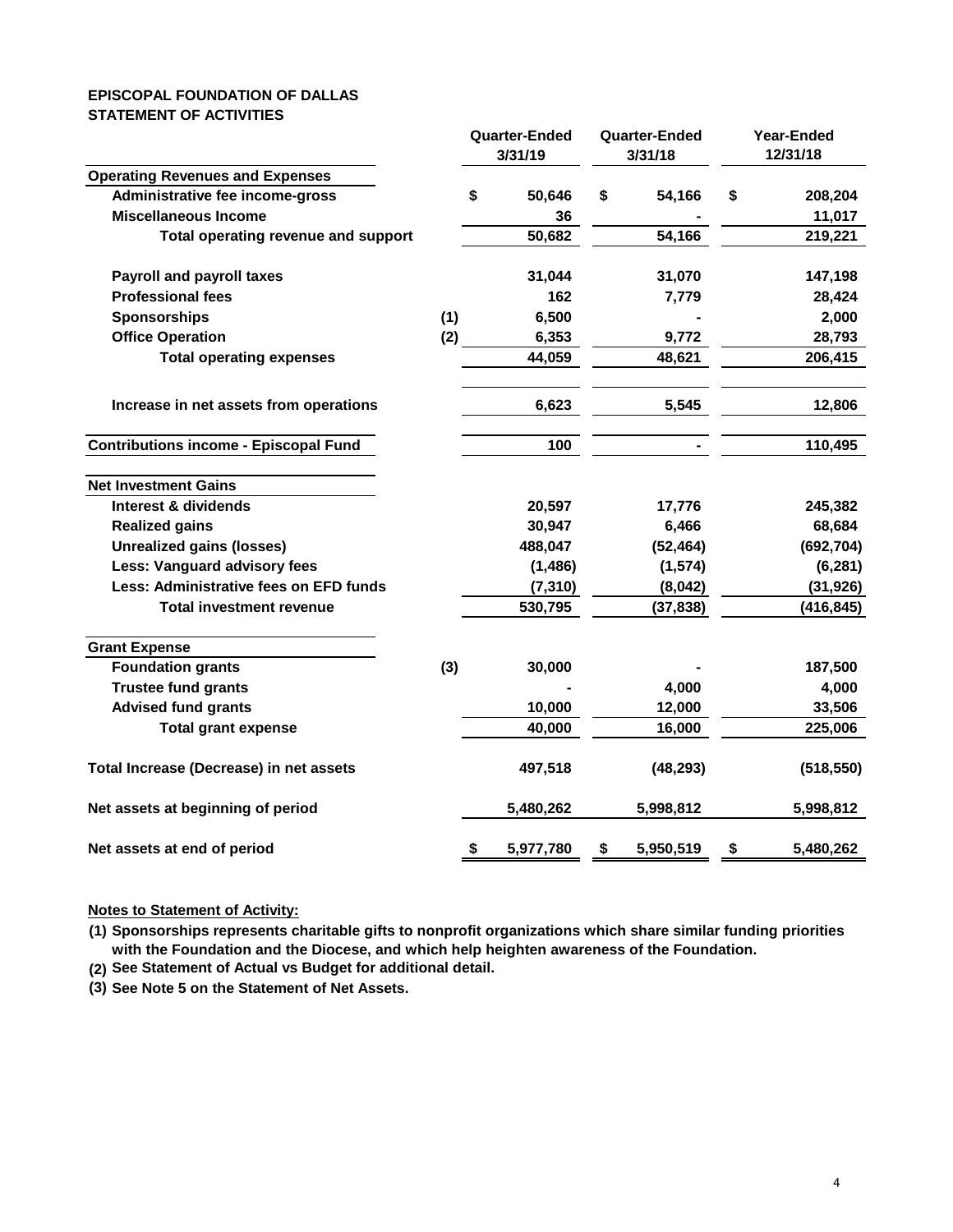# **EPISCOPAL FOUNDATION OF DALLAS**

**STATEMENT of ACTUAL VS. BUDGET**

|                                       |              | YTD at 03/31/2019 |        |               |        |              |                |  |  |
|---------------------------------------|--------------|-------------------|--------|---------------|--------|--------------|----------------|--|--|
|                                       |              |                   |        |               |        |              | Variance       |  |  |
|                                       |              |                   |        |               |        | over (under) |                |  |  |
| <b>Operating Revenue and Expenses</b> | <b>Notes</b> |                   | Actual | <b>Budget</b> |        |              | <b>Budget</b>  |  |  |
| <b>Revenue</b>                        |              |                   |        |               |        |              |                |  |  |
| Administrative fee income - gross     |              | \$                | 50,646 | \$            | 50,875 | \$           | (229)          |  |  |
| Other Income (EHFD)                   |              |                   | 36     |               |        |              | 36             |  |  |
| <b>Operating Revenue</b>              |              | \$                | 50,682 | \$            | 50,875 | \$           | (193)          |  |  |
| <b>Expenses</b>                       |              |                   |        |               |        |              |                |  |  |
| <b>Payroll</b>                        |              |                   |        |               |        |              |                |  |  |
| <b>Executive Director</b>             |              |                   | 18,750 |               | 18,750 |              |                |  |  |
| <b>Grant Administrator</b>            |              |                   | 713    |               | 1,000  |              | (287)          |  |  |
| <b>Controller</b>                     |              |                   | 9,375  |               | 9,375  |              |                |  |  |
| <b>Employers Payroll Taxes</b>        |              |                   | 2,206  |               | 2,450  |              | (244)          |  |  |
| <b>Total Payroll Expenses</b>         |              | \$                | 31,044 | \$            | 31,575 | \$           | (531)          |  |  |
| <b>Professional Fees</b>              |              |                   |        |               |        |              |                |  |  |
| <b>Audit</b>                          |              |                   |        |               |        |              |                |  |  |
| Tax return preparation                |              |                   |        |               |        |              |                |  |  |
| <b>Website &amp; Computer Tech</b>    |              |                   | 162    |               | 750    |              | (588)          |  |  |
| <b>Legal Fees</b>                     |              |                   |        |               | 1,125  |              | (1, 125)       |  |  |
| <b>Marketing</b>                      |              |                   |        |               | 500    |              | (500)          |  |  |
| <b>Development</b>                    |              |                   |        |               | 875    |              | (875)          |  |  |
| <b>Total Professional Fees</b>        |              | \$                | 162    | \$            | 3,250  | \$           | (3,088)        |  |  |
| <b>Sponsorships</b>                   |              | \$                | 6,500  | \$            | 6,500  | \$           | $\blacksquare$ |  |  |
| <b>Office Expense</b>                 |              |                   |        |               |        |              |                |  |  |
| Rent                                  |              |                   | 1,814  |               | 1,800  |              | 14             |  |  |
| Insurance-D&O/Liability               |              |                   | 1,242  |               | 1,300  |              | (58)           |  |  |
| <b>Telephone/Fax/Internet</b>         |              |                   | 150    |               | 150    |              |                |  |  |
| <b>Computer Expense</b>               |              |                   | 533    |               | 600    |              | (67)           |  |  |
| <b>Development</b>                    |              |                   | 230    |               | 950    |              | (720)          |  |  |
| <b>Depreciation</b>                   |              |                   | 204    |               | 325    |              | (121)          |  |  |
| <b>Professional Development</b>       |              |                   | 175    |               | 225    |              | (50)           |  |  |
| <b>Office Supplies</b>                |              |                   | 613    |               | 375    |              | 238            |  |  |
| <b>Marketing materials</b>            |              |                   |        |               | 625    |              | (625)          |  |  |
| <b>Insurance-Worker's Comp</b>        |              |                   | 160    |               | 175    |              | (15)           |  |  |
| <b>Postage and Delivery</b>           |              |                   |        |               |        |              |                |  |  |
| Stationery, bus. cards, etc.          |              |                   |        |               |        |              |                |  |  |
| <b>Property Taxes</b>                 |              |                   |        |               |        |              |                |  |  |
| <b>Board Luncheon</b>                 |              |                   | 1,036  |               | 800    |              | 236            |  |  |
| <b>Meetings</b>                       |              |                   | 128    |               | 500    |              | (372)          |  |  |
| Convention                            |              |                   |        |               |        |              |                |  |  |
| <b>Memorials &amp; special gifts</b>  |              |                   |        |               | 125    |              | (125)          |  |  |
| <b>Miscellaneous</b>                  |              |                   | 68     |               | 125    |              | (57)           |  |  |
| <b>Total Office Expense</b>           |              | \$                | 6,353  | \$            | 8,075  | \$           | (1,722)        |  |  |
|                                       |              |                   |        |               |        |              |                |  |  |
| <b>Operating Expense</b>              |              | \$                | 44,059 | \$            | 49,400 | \$           | (5, 341)       |  |  |
| <b>Operating Surplus (Deficit)</b>    |              | \$                | 6,623  | \$            | 1,475  | \$           | 5,148          |  |  |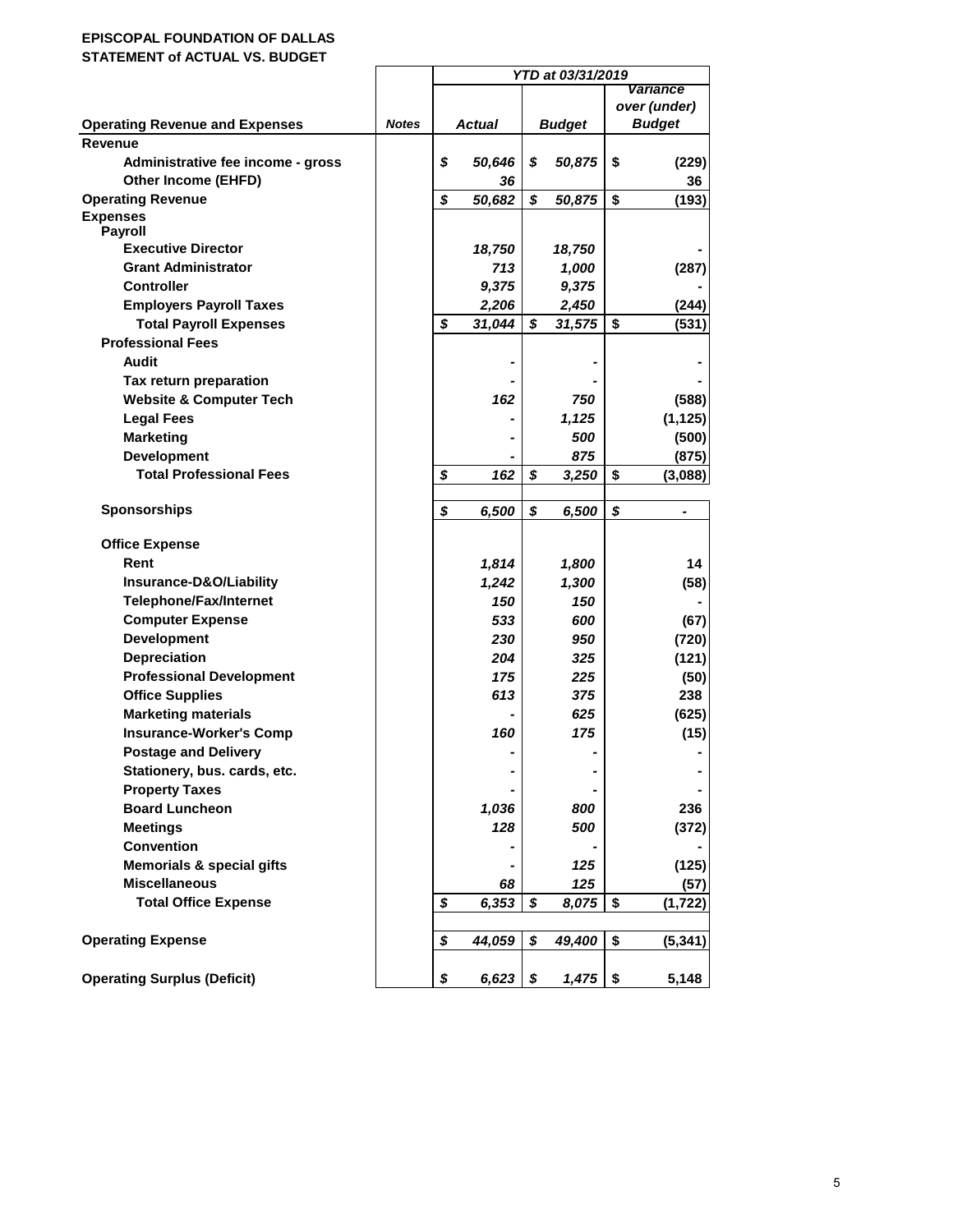|                                              | <b>Market Value</b><br>12/31/2018 | <b>Deposits</b>          | Withdrawals              | Interest &<br><b>Dividends</b> | <b>Adm Fees</b> | <b>Money Mgr</b><br>Fees | Realized<br>Gains/<br>(Losses) | <b>Unrealized</b><br>Gains/ (Losses) | <b>Market Value</b><br>3/31/2019 |
|----------------------------------------------|-----------------------------------|--------------------------|--------------------------|--------------------------------|-----------------|--------------------------|--------------------------------|--------------------------------------|----------------------------------|
| Vanguard                                     | 34,586,938.57                     |                          |                          | 134,100.34                     | (47, 557.04)    | (9,667.39)               | 197,525.29                     | 3,176,098.70                         | 37,168,980.08                    |
| <b>TOTAL MANAGERS</b>                        | 34,586,938.57                     | 202,614.06               | (1,075,038.25)           | 134,100.34                     | (47, 557.04)    | (9,667.39)               | 201,491.09                     | 3,176,098.70                         | 37,168,980.08                    |
| <u>AGENCY ACCOUNTS</u>                       |                                   |                          |                          |                                |                 |                          |                                |                                      |                                  |
| <b>Frank Hughes Estate</b>                   | 923,212.49                        | $\blacksquare$           | (12, 837.00)             | 3,535.50                       | (1,269.42)      | (258.05)                 | 5,302.64                       | 84,445.02                            | 1,002,131.18                     |
| <b>Amistad Mission</b>                       | 1,198,541.46                      | $\blacksquare$           |                          | 4,641.90                       | (1,647.99)      | (335.00)                 | 6,973.62                       | 110,021.29                           | 1,318,195.28                     |
| <b>Episcopal Health Foundation of Dallas</b> | 5,835,130.84                      | $\overline{\phantom{a}}$ | (312,000.00)             | 22,599.25                      | (8,023.30)      | (1,630.98)               | 33,951.23                      | 535,641.53                           | 6,105,668.57                     |
| Alice L. Bomar Trust fund                    | 33,180.35                         | $\blacksquare$           | (802.19)                 | 126.00                         | (45.62)         | (9.27)                   | 188.75                         | 3,026.93                             | 35,664.95                        |
| Church of the Incarnation Pension Trust      | 1,279,965.51                      | 85,000.00                | (8, 164.06)              | 5,197.14                       | (1,759.95)      | (357.76)                 | 7,860.41                       | 119,304.32                           | 1,487,045.61                     |
| Our Merciful Saviour Episcopal Church        | 66,059.22                         |                          | $\blacksquare$           | 255.84                         | (90.83)         | (18.46)                  | 384.36                         | 6,063.97                             | 72,654.10                        |
| <b>Annie Harris Norton Fund</b>              | 3,877.51                          | $\blacksquare$           | $\blacksquare$           | 15.02                          | (5.33)          | (1.08)                   | 22.56                          | 355.94                               | 4,264.62                         |
| St. Albans Scholarship Fund                  | 10,640.92                         | $\blacksquare$           | $\blacksquare$           | 41.21                          | (14.63)         | (2.97)                   | 61.92                          | 976.79                               | 11,703.24                        |
| St. John's Episcopal School                  | 4,337,040.62                      | $\blacksquare$           | $\blacksquare$           | 16,797.20                      | (5,963.43)      | (1, 212.25)              | 25,234.72                      | 398,122.88                           | 4,770,019.74                     |
| St. Mark's Irving                            | 165,687.10                        | 50,000.00                | $\blacksquare$           | 797.80                         | (227.82)        | (46.31)                  | 1,232.81                       | 16,386.36                            | 233,829.94                       |
| Blank                                        |                                   |                          |                          |                                |                 |                          |                                |                                      |                                  |
| Parish Episcopal School Fund                 | 3,043,767.82                      | $\blacksquare$           | $\blacksquare$           | 11,788.40                      | (4, 185.18)     | (850.76)                 | 17,709.91                      | 279,405.65                           | 3,347,635.84                     |
| Good Shepherd Episcopal Church               | 51,802.57                         | $\blacksquare$           | $\blacksquare$           | 200.63                         | (71.23)         | (14.48)                  | 301.41                         | 4,755.26                             | 56,974.16                        |
| Petrash Scholarship Fund                     | 13,273.65                         | $\blacksquare$           | $\blacksquare$           | 51.41                          | (18.25)         | (3.71)                   | 77.23                          | 1,218.47                             | 14,598.80                        |
| <b>The Santiago Foundation</b>               | 682,839.50                        | $\blacksquare$           | $\blacksquare$           | 2,644.62                       | (938.90)        | (190.86)                 | 3,973.05                       | 62,681.91                            | 751,009.32                       |
| St. Augustine's Episcopal Church             | 110,417.05                        | $\blacksquare$           | $\overline{\phantom{a}}$ | 427.64                         | (151.82)        | (30.86)                  | 642.45                         | 10,135.84                            | 121,440.30                       |
| St. Matthew's Cathedral Revolving Fund       | 138,920.78                        |                          | (88,000.00)              | 381.93                         | (191.02)        | (38.83)                  | 539.52                         | 11,575.42                            | 63,187.80                        |
| St. Matthew's Cathedral Endowment Fund       | 1,290,077.90                      | 65,975.00                | (278, 250.00)            | 4,946.66                       | (1,773.86)      | (360.59)                 | 7,419.00                       | 118,083.75                           | 1,206,117.86                     |
| <b>Holy Nativity</b>                         | 248,086.35                        | $\blacksquare$           | $\blacksquare$           | 960.83                         | (341.12)        | (69.34)                  | 1,443.47                       | 22,773.33                            | 272,853.52                       |
| <b>ECR - Building Fund</b>                   | 205,119.14                        | $\blacksquare$           | $\blacksquare$           | 794.42                         | (282.04)        | (57.33)                  | 1,193.48                       | 18,829.11                            | 225,596.78                       |
| <b>DIOCESAN ACCOUNTS</b>                     |                                   |                          |                          |                                |                 |                          |                                |                                      |                                  |
| <b>E.D. Farmer Foundation</b>                | 773,801.19                        | $\blacksquare$           | $\blacksquare$           | 2,996.91                       | (1,063.98)      | (216.29)                 | 4,502.30                       | 71,031.84                            | 851,051.97                       |
| <b>Endowment of the Episcopate</b>           | 2,022,181.87                      | $\blacksquare$           | $\blacksquare$           | 7,831.84                       | (2,780.50)      | (565.22)                 | 11,765.89                      | 185,628.16                           | 2,224,062.04                     |
| <b>St. Paul Memorial Fund</b>                | 718,749.94                        | ٠                        | $\blacksquare$           | 2,783.69                       | (988.28)        | (200.90)                 | 4,181.99                       | 65,978.35                            | 790,504.79                       |
| <b>Corporation of the Diocese</b>            | 2,928,907.50                      | $\blacksquare$           | (175,000.00)             | 11,343.54                      | (4,027.25)      | (818.66)                 | 17,041.61                      | 268,861.92                           | 3,046,308.66                     |
| The Mausoleum Perpetual Care Fund            | 107,881.05                        | $\blacksquare$           | $\blacksquare$           | 417.83                         | (148.34)        | (30.15)                  | 627.70                         | 9,903.05                             | 118,651.14                       |
| <b>Memorial Scholarship Fund</b>             | 593,091.24                        | $\blacksquare$           | $\blacksquare$           | 2,297.01                       | (815.50)        | (165.77)                 | 3,450.85                       | 54,443.39                            | 652,301.22                       |
| Ministry with the Aging, Inc. / Bruton       | 236,229.14                        |                          |                          | 914.91                         | (324.82)        | (66.03)                  | 1,374.48                       | 21.684.89                            | 259,812.57                       |
| <b>Elizabeth Austin Miller Fund</b>          | 162,252.41                        | $\blacksquare$           | $\blacksquare$           | 628.40                         | (223.10)        | (45.35)                  | 944.06                         | 14,894.13                            | 178,450.55                       |
| Junker Fund                                  | 114,296.32                        | $\overline{\phantom{a}}$ | $\blacksquare$           | 442.67                         | (157.16)        | (31.95)                  | 665.02                         | 10,491.94                            | 125,706.84                       |
| <b>Price Fund</b>                            | 103,826.72                        | $\blacksquare$           | (2,985.00)               | 394.37                         | (142.76)        | (29.02)                  | 588.47                         | 9,525.42                             | 111,178.20                       |
| William B. Clayton Fund                      | 182,007.44                        | $\blacksquare$           | $\blacksquare$           | 704.90                         | (250.26)        | (50.87)                  | 1,058.99                       | 16,707.55                            | 200,177.75                       |
|                                              | 322,061.27                        | $\blacksquare$           | $\blacksquare$           |                                |                 |                          |                                |                                      |                                  |
| <b>Hiram and LaVerne McCurry Fund</b>        |                                   |                          |                          | 1,247.33                       | (442.83)        | (90.02)                  | 1,873.89                       | 29,563.92                            | 354,213.56                       |
| <b>Bishop Moore Endowment</b>                | 36,856.31                         | $\blacksquare$           | $\blacksquare$           | 142.75                         | (50.68)         | (10.30)                  | 214.44                         | 3,383.26                             | 40,535.78                        |
| <b>Estate of Estelle Smith</b>               | 576,507.34                        | $\blacksquare$           | $\blacksquare$           | 2,232.80                       | (792.70)        | (161.14)                 | 3,354.36                       | 52,921.05                            | 634,061.71                       |
| Lawrence Blake Scholarship Trust             | 712,560.00                        | $\blacksquare$           | $\blacksquare$           | 2,759.72                       | (979.77)        | (199.17)                 | 4,145.97                       | 65,410.14                            | 783,696.89                       |
| <b>The Gathering</b>                         | 41,608.36                         |                          | $\blacksquare$           | 161.15                         | (57.21)         | (11.63)                  | 242.10                         | 3,819.47                             | 45,762.24                        |
| <b>EPISCOPAL FOUNDATION ACCOUNTS</b>         |                                   |                          |                          |                                |                 |                          |                                |                                      |                                  |
| <b>The Episcopal Fund</b>                    | 4,179,483.58                      | 1,639.06                 | (187,000.00)             | 16,193.58                      | (5,746.78)      | (1,168.23)               | 24,330.92                      | 383,674.78                           | 4,411,406.91                     |
| The Julie and Louis Beecherl Trustee's Fund  | 520,978.67                        | $\blacksquare$           | $\blacksquare$           | 2,017.73                       | (716.35)        | (145.62)                 | 3,031.26                       | 47,823.75                            | 572,989.44                       |
| <b>Beecherl Advised Fund</b>                 | 246,319.03                        |                          | (10,000.00)              | 953.98                         | (338.69)        | (68.85)                  | 1,433.18                       | 22,611.09                            | 260,909.74                       |
| J. C. Brown Memorial Scholarship Advised F   | 292,879.50                        | $\blacksquare$           |                          | 1,134.31                       | (402.71)        | (81.86)                  | 1,704.10                       | 26,885.16                            | 322,118.50                       |
| <b>Bishop Stanton Advised Fund</b>           | 76,818.91                         |                          |                          | 297.52                         | (105.63)        | (21.47)                  | 446.97                         | 7,051.67                             | 84,487.97                        |
| <b>AGENCY ACCOUNTS</b>                       | 29,270,458.88                     | 200,975.00               | (878, 038.25)            | 113,503.22                     | (40, 246.88)    | (8,181.36)               | 170,544.66                     | 2,688,052.25                         | 31,517,067.52                    |
| <b>EPISCOPAL FOUNDATION ACCOUNTS</b>         | 5,316,479.69                      | 1,639.06                 | (197,000.00)             | 20,597.12                      | (7,310.16)      | (1,486.03)               | 30,946.43                      | 488,046.45                           | 5,651,912.56                     |
| <b>TOTAL</b>                                 | 34,586,938.57                     | 202,614.06               | (1,075,038.25)           | 134,100.34                     | (47, 557.04)    | (9,667.39)               | 201,491.09                     | 3,176,098.70                         | 37,168,980.08                    |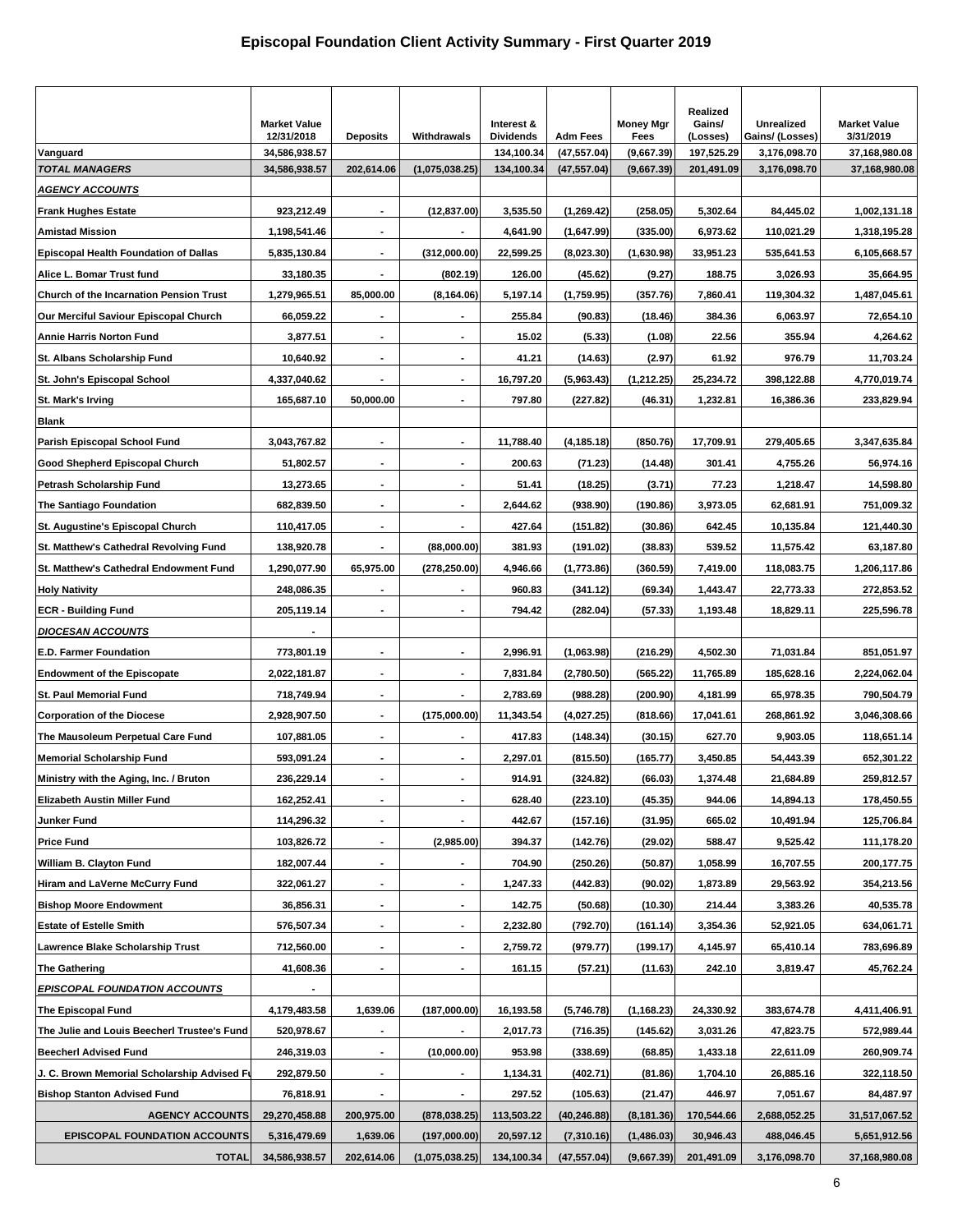## **EPISCOPAL HEALTH FOUNDATION OF DALLAS**

**STATEMENT OF NET ASSETS**

|                                             |     | <b>Notes</b><br>As of<br>3/31/2019 |           |           | As of     | As of      |           |  |
|---------------------------------------------|-----|------------------------------------|-----------|-----------|-----------|------------|-----------|--|
|                                             |     |                                    |           | 3/31/2018 |           | 12/31/2018 |           |  |
| <b>Assets</b>                               |     |                                    |           |           |           |            |           |  |
| Cash - checking account                     |     | \$                                 | 6,914     | \$        | 6,599     | \$         | 20,817    |  |
| Vanguard - money market                     | (1) |                                    | 312,000   |           |           |            |           |  |
| Prepaid excise tax                          |     |                                    | 3,632     |           | 3,686     |            | 3,727     |  |
| <b>Prepaid D&amp;O insurance</b>            |     |                                    | 2,602     |           | 2,460     |            | 615       |  |
| <b>Prepaid other</b>                        |     |                                    | 95        |           | 130       |            |           |  |
| Investments at market value                 |     |                                    | 6,105,669 |           | 6,564,545 |            | 5,835,131 |  |
| <b>Total assets</b>                         |     | \$                                 | 6,430,912 | \$        | 6,577,420 | \$         | 5,860,290 |  |
| <b>Liabilities and Net Assets</b>           |     |                                    |           |           |           |            |           |  |
| <b>Liabilities</b>                          |     |                                    |           |           |           |            |           |  |
| <b>Accounts payable</b>                     |     | \$                                 |           | \$        |           | \$         | 11,277    |  |
| <b>Estimated excise tax liability</b>       |     |                                    | 7,502     |           | 4,277     |            | 6,562     |  |
| <b>Total liabilities</b>                    |     |                                    | 7,502     |           | 4,277     |            | 17,839    |  |
| <b>Net Assets</b>                           |     |                                    |           |           |           |            |           |  |
| Total net assets without donor restrictions |     |                                    | 6,423,410 |           | 6,573,143 |            | 5,842,451 |  |
| <b>Total liabilities and net assets</b>     |     | \$                                 | 6,430,912 | \$        | 6,577,420 | \$         | 5,860,290 |  |

**(1) The Vanguard money market account was established on 3/31/2019. Funds in the account represent the dollars needed to fund the 2019 grant program, which together with funds in the checking account approximate 1 year of operations.**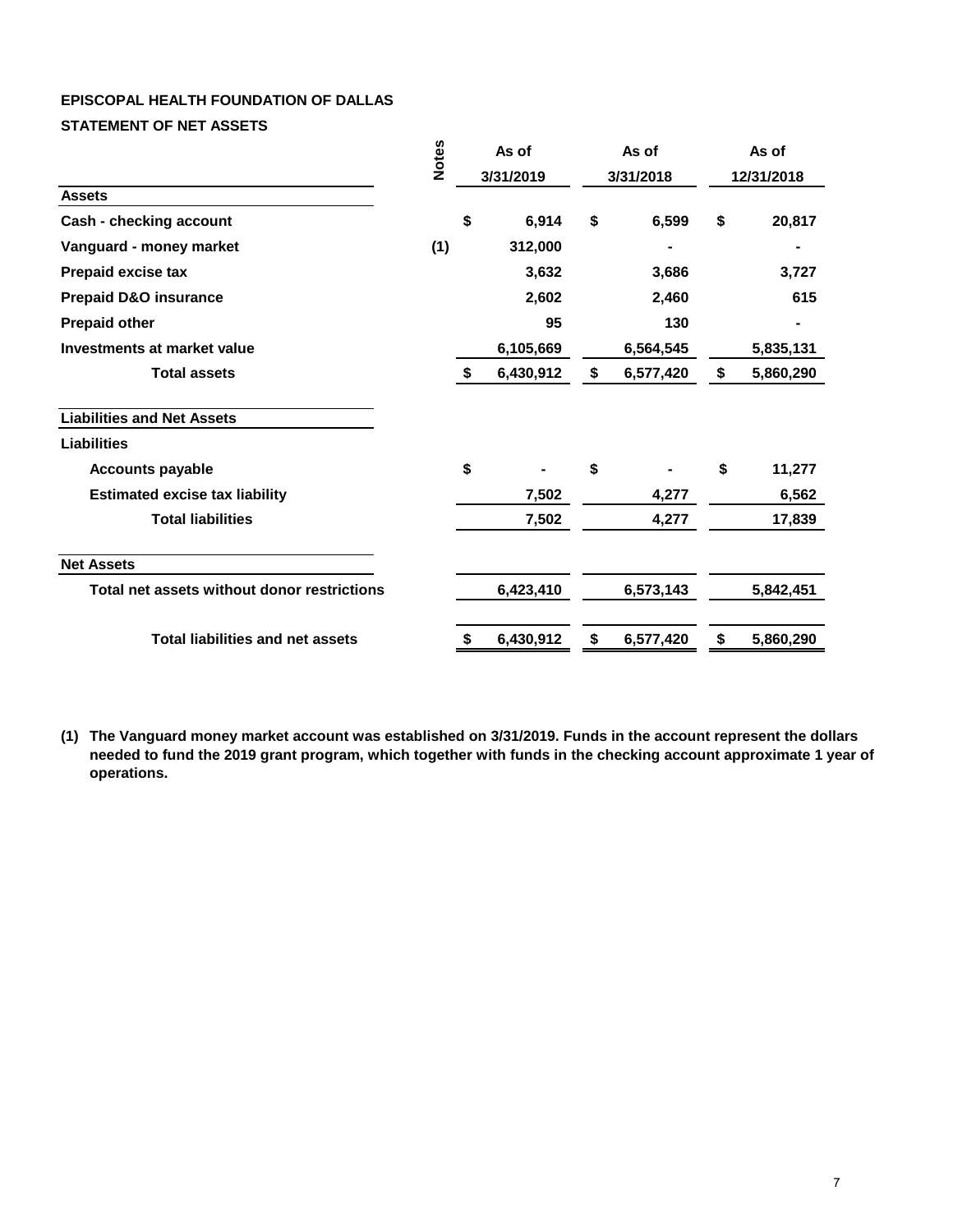# **EPISCOPAL HEALTH FOUNDATION OF DALLAS STATEMENT OF ACTIVITIES**

|                                          |                 | Quarter<br><b>Ended</b><br>3/31/2019 |           | Quarter   |              | Year         |            |
|------------------------------------------|-----------------|--------------------------------------|-----------|-----------|--------------|--------------|------------|
|                                          | <b>Notes</b>    |                                      |           |           | <b>Ended</b> | <b>Ended</b> |            |
|                                          |                 |                                      |           | 3/31/2018 |              | 12/31/2018   |            |
| Investment income and expense            |                 |                                      |           |           |              |              |            |
| Interest and dividends                   |                 | \$                                   | 22,599    | \$        | 20,131       | \$           | 273,476    |
| Realized gains on sales on securities    |                 |                                      | 33,951    |           | 7,316        |              | 78,273     |
| Unrealized gains (losses) on investments |                 |                                      | 535,642   |           | (59, 885)    |              | (756, 203) |
| <b>Investment management fees</b>        |                 |                                      | (9,654)   |           | (10, 872)    |              | (43, 271)  |
| Net investment income                    |                 |                                      | 582,538   |           | (43, 310)    |              | (447, 725) |
| <b>Grants and operating expenses</b>     |                 |                                      |           |           |              |              |            |
| <b>Foundation grants</b>                 |                 | \$                                   |           | \$        |              | \$           | 304,500    |
| <b>Contract services</b>                 |                 |                                      |           |           |              |              | 10,973     |
| <b>Excise tax expense</b>                |                 |                                      | 940       |           | 331          |              | 6,170      |
| <b>Accounting fees</b>                   |                 |                                      |           |           |              |              | 2,250      |
| Insurance - D&O                          |                 |                                      | 615       |           | 672          |              | 2,517      |
| Website                                  |                 |                                      |           |           |              |              | 474        |
| <b>Meetings</b>                          |                 |                                      |           |           |              |              | 312        |
| <b>Bank fees</b>                         |                 |                                      | 15        |           | 15           |              | 50         |
| <b>Misc</b>                              |                 |                                      | 9         |           | 1            |              | 50         |
| <b>Total grants and expenses</b>         |                 |                                      | 1,579     |           | 1,019        |              | 327,296    |
| Increase (decrease) in net assets        |                 |                                      | 580,959   |           | (44, 329)    |              | (775, 021) |
| Net assets at beginning of period        |                 |                                      | 5,842,451 |           | 6,617,472    |              | 6,617,472  |
| Net assets at end of period              | \$<br>6,423,410 |                                      |           | \$        | 6,573,143    | \$           | 5,842,451  |